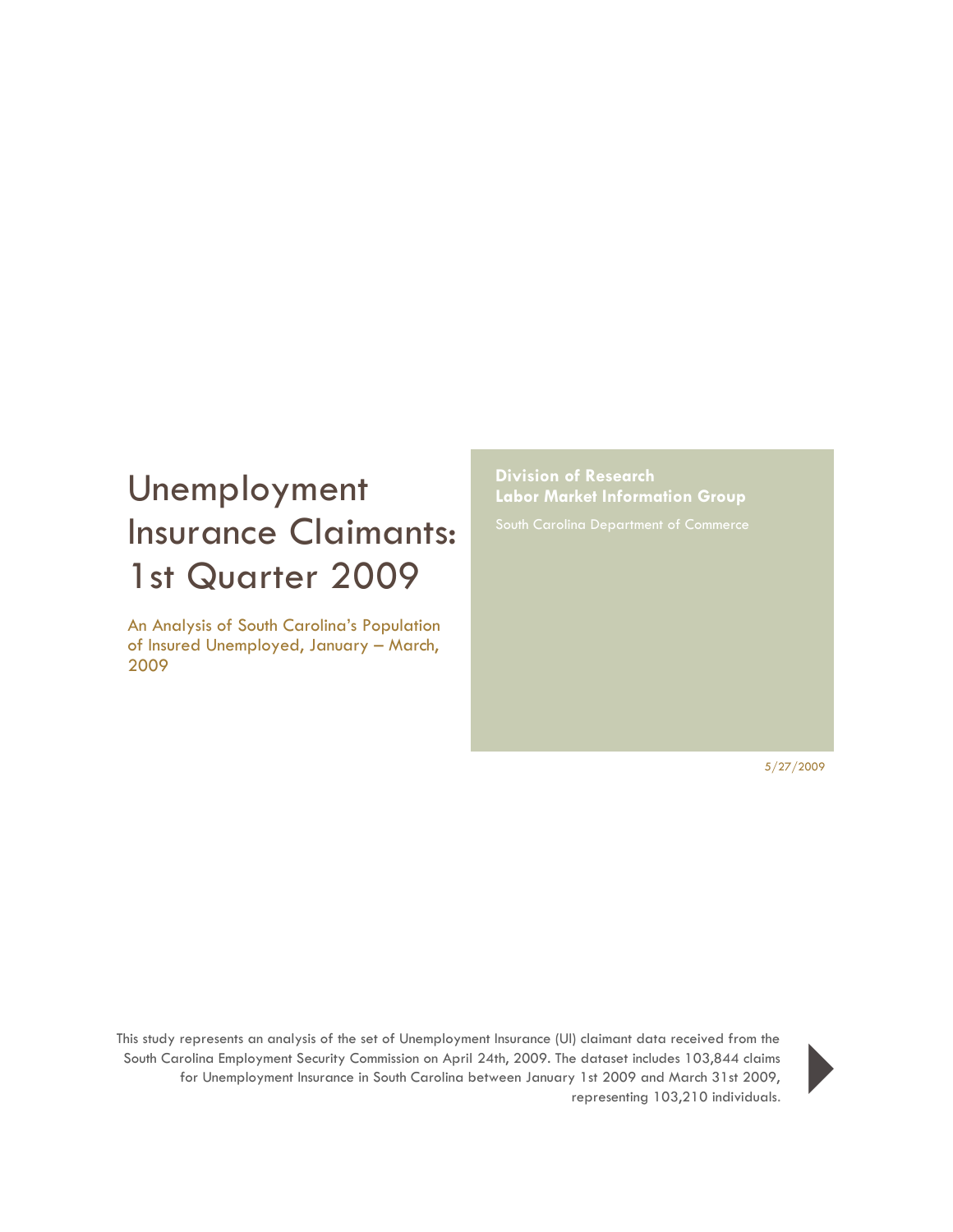## 1<sup>ST</sup> QUARTER OVERVIEW: South Carolina's Unemployment Insurance Claimant Population

According to Unemployment Insurance (UI) claimant data received from the South Carolina Employment Security Commission on April 24th, 2009, 103,844 new claims were filed for Unemployment Insurance in South Carolina between January 1st and March 31st 2009, representing 103,210 individuals.

## **Total Claims**



**Filed by Month, 2008Q1 – 2009Q1**

The Unemployment Insurance system in South Carolina experienced the following activity between January 1, 2009 and March 31, 2009. Repeat claimants are defined as claimants who filed at least one previous claim within the preceding two years.

- **Claims**: 103,844
- **Unique Claimants**: 103,210
- **Repeat Claimants**: 33,856

Figure 1-1 exhibits the seasonal nature of UI claims, with large spikes in filings in January of each year and smaller spikes in filings in July of each year coinciding with temporary plant closings and seasonal industries.

Prior to 2009, claims followed a fairly regular pattern and stayed relatively constant year to year. January 2009 claims were 73.6% higher than the previous year as shown in Table 1- 1. March 2009 is the first March to have more claims than February, experiencing an 85.4% increase over the prior year.

#### **Table 1-1. South Carolina UI Claims Filed by Month, 2008Q1 vs. 2009Q1**

| <b>Month</b> | 2008 Claims | 2009_Claims 7 % Increase, |       |
|--------------|-------------|---------------------------|-------|
| January      | 28,928      | 50,211                    | 73.6% |
| February     | 16,397      | 26,006                    | 58.6% |
| March        | 14,900      | 27,627                    | 85.4% |

Source: Commerce analysis of ESC UI Claimant data

Average monthly claims per quarter are shown in Table 1-2 for the trailing five quarters. Between 2006 and 2008 an average of 19,683 claims were filed each month. In 2009Q1, the average number of claims filed per month rose to 34,615.

#### **Table 1-2. South Carolina Average Monthly UI Claims by Quarter, 2008Q1 – 2009Q1**

| Quarter | Average<br><b>Monthly Claims</b><br>per Quarter | % Change from<br>prior Quarter |
|---------|-------------------------------------------------|--------------------------------|
| 2008Q1  | 20,075                                          | 9.2%                           |
| 2008Q2  | 17,456                                          | $-15.0%$                       |
| 2008Q3  | 22,552                                          | 22.6%                          |
| 2008Q4  | 30,417                                          | 25.9%                          |
| 2009Q1  | 34,615                                          | 12.1%                          |

Source: Commerce analysis of ESC UI Claimant data

# **Figure 1-1. South Carolina Unemployment Insurance Claims**

Source: Commerce analysis of ESC UI Claimant data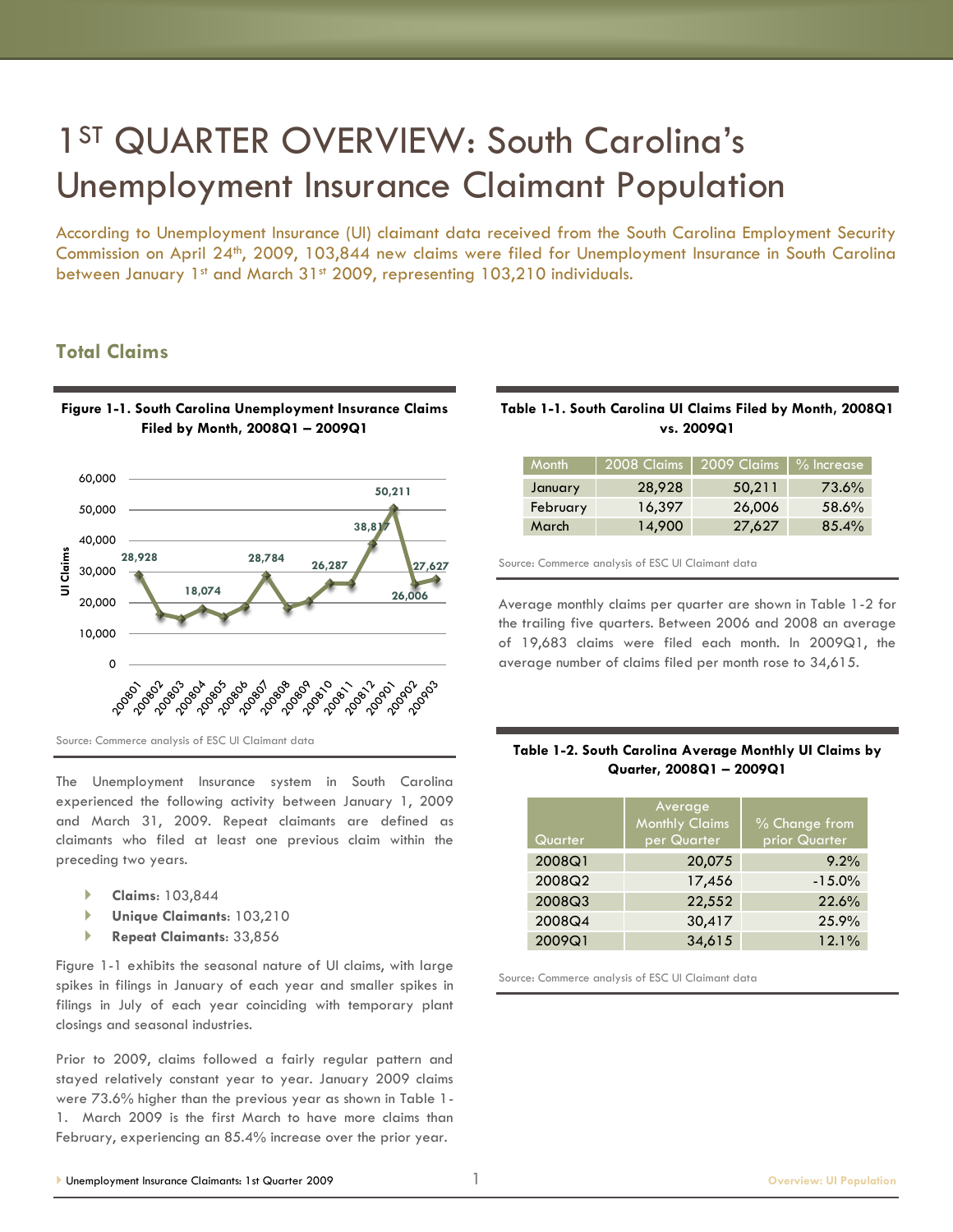### **Age**

| Table 1-3. South Carolina UI Claimant Age, 2009Q1 vs. |  |
|-------------------------------------------------------|--|
| <b>Previous Quarter and Year Ago</b>                  |  |

|                  | 2008Q1      |               | 2008Q4                   |               | 2009Q1    |               |
|------------------|-------------|---------------|--------------------------|---------------|-----------|---------------|
| <b>Age Range</b> | Claimants   | $\frac{0}{0}$ | Claimants                | $\frac{0}{0}$ | Claimants | $\frac{0}{0}$ |
| $1 - 10$         | 0           | 0.0           | $\overline{\mathcal{A}}$ | 0.0           | 1         | 0.0           |
| $11 - 20$        | 2,497       | 4.2           | 4,027                    | 4.4           | 3,674     | 3.6           |
| $21 - 30$        | 13,012 21.8 |               | 20,118                   | 22.1          | 19,698    | 19.1          |
| $31 - 40$        | 10,033      | 16.8          | 16,331                   | 18.0          | 16,550    | 16.0          |
| 41-50            | 10,197      | 17.1          | 15,998                   | 17.6          | 16,621    | 16.1          |
| 51-60            | 6,564       | 11.0          | 10,994                   | 12.1          | 11,951    | 11.6          |
| 61-70            | 1,603       | 2.7           | 3,215                    | 3.5           | 3,627     | 3.5           |
| 71-80            | 252         | 0.4           | 458                      | 0.5           | 500       | 0.5           |
| 81-90            | 43          | 0.1           | 53                       | 0.1           | 70        | 0.1           |
| $91 +$           | 50          | 0.1           | 107                      | 0.1           | 73        | 0.1           |
| Missing          | 15,337      | 25.7          | 19,682                   | 21.6          | 30,445    | 29.5          |
| Total            | 59,588      | 100           | 90,987                   | 100           | 103,210   | 100           |

Source: Commerce analysis of ESC UI Claimant data

The largest percentage of UI claimants fall within the 21 to 30 year old age range, representing 19.1% of claimants in the first quarter of 2009 compared to 21.8% of claimants in the first quarter of 2008 and 22.1% in the prior quarter. The percentage of claimants with unknown ages is 29.5%, up by 3.8 percentage points compared to the same period in the previous year and up 7.9 percentage points over the previous quarter.

The higher level of employer-filed claims during the month of January, driven by seasonal layoffs and economic downturn, largely affects the amount of missing data provided with each claim. Of the 30,445 claimants with unknown age in the first quarter of 2009, 87.0% are employer-filed claimants. In 2008 first quarter, of the 15,337 claimants with unknown age, 77.5% were employer-filed.



**Figure 1-2. South Carolina UI Claimant Educational** 

## **Education**

Source: Commerce analysis of ESC UI Claimant data Note: Unknown values coded as zero (0)

Educational attainment is not collected for 30% of new claimants in the first quarter of 2009, up from 29.1% in the same quarter of 2008, and up from 21.3% in the quarter prior. Again, employer filings are responsible for the increase in missing data. Of the claimants with unknown education levels in 2009, 31,332 (85.6%) claimants are filed by their employers. In the first quarter of 2008, 68.4% of claimants with unknown education levels were filed by their employers. In the fourth quarter 2008, 73.7% of claimants with unknown education were filed by their employers.

A shift in educational attainment occurred from the first quarter of 2008 to the first quarter of 2009. Fewer claimants with high school degrees or fewer years of education filed claims for UI, while claimants with some college experience and more participated at a higher rate. The only exception to the trend occurred in claimants with 12 years of education, which increased in the fourth quarter of 2008, during which time the number of claims with missing education levels declined.

Of 72,260 individuals for whom educational data was collected in the first quarter of 2009,

- 16.9% did not complete high school (down from 19.9% in 2008Q1 and 18.5% in 2008Q4),
- 49.3% had a high school diploma or equivalent (down from 50.6% in 2008Q1 and 51.3% in 2008Q4),
- 33.8% had at least one year of post-secondary education (up from 29.5% in 2008Q1 and 30.2% in 2008Q4).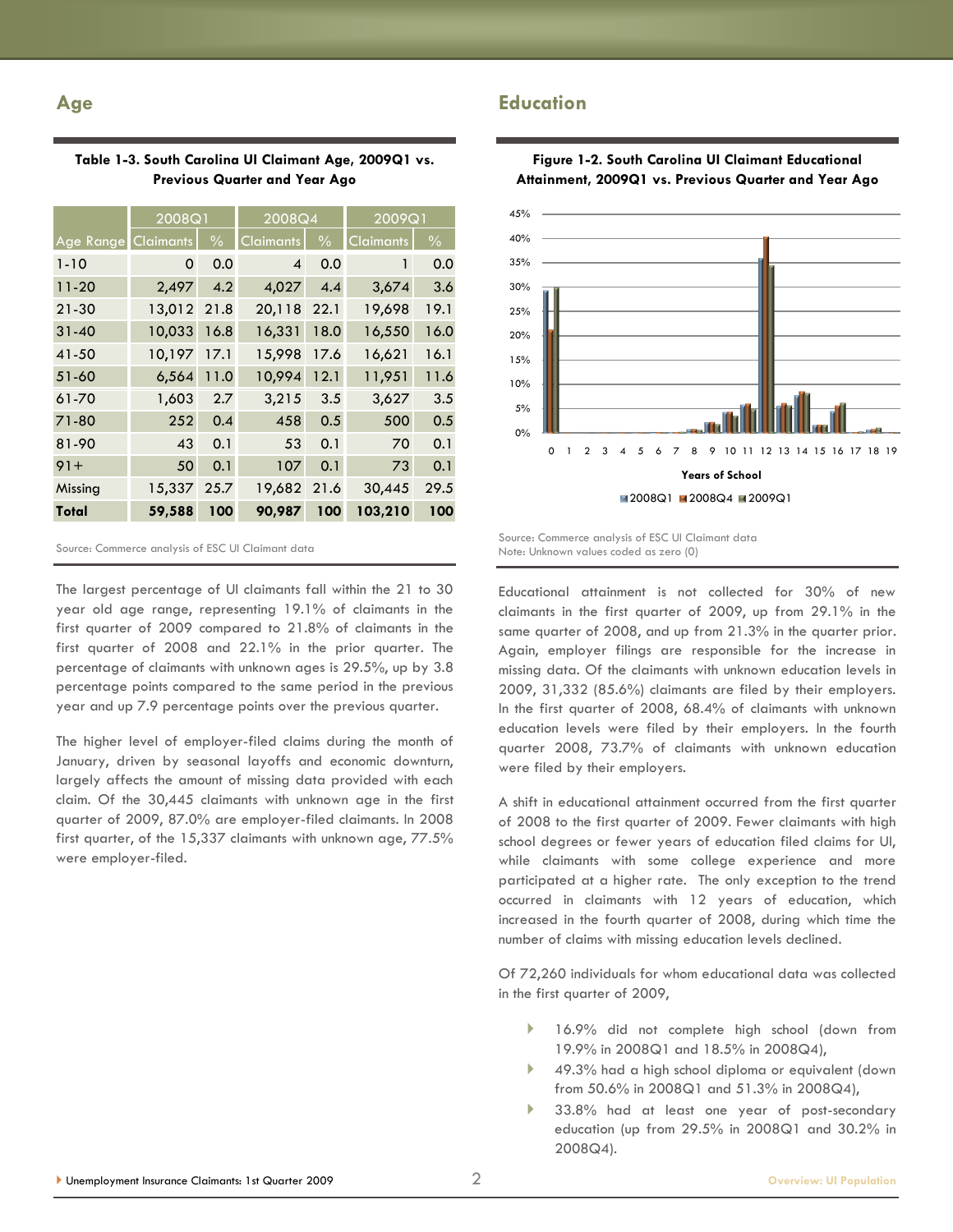## **Gender and Race**



## **Figure 1-3. South Carolina UI Claimant Gender and Race, 2008Q1 vs. 2009Q1**

Source: Commerce analysis of ESC UI Claimant data

The percent of African-Americans participating in the UI system in the first quarter of 2009 is almost two-thirds that of Caucasians. Conversely, in the first quarter of 2008 the percent of claimants by race were roughly equal, albeit there were slightly more African-Americans claimants.

Caucasian males participated at higher rates than Caucasian females in both first quarters. Conversely, African-American males participate at lower rates than African-American females in the first quarter of 2008, but in the first quarter of 2009, African-American males participated at a higher rate.

Gender and race were unrecorded for 0.10% of individuals in the first quarter of 2009.

Of filers in 2009Q1,

- ▶ 42,935 were female, and
- 60,161 were male.

## **Filing Method**

#### **Table 1-4. South Carolina UI Claims Method of Filing, 2009Q1 vs. Previous Quarter and Year Ago**

|                       | 2008Q1 |               | 12008Q4    |               | 2009Q1     |               |
|-----------------------|--------|---------------|------------|---------------|------------|---------------|
| <b>Filing Method</b>  | Num    | $\frac{0}{0}$ | <b>Num</b> | $\frac{0}{0}$ | <b>Num</b> | $\frac{0}{0}$ |
| Unknown               | 277    | 0.5           | 163        | 0.2           | 62         | 0.1           |
| Employer Filed        | 12,870 | 21.3          | 14,784     | 16.2          | 27,087     | 26.1          |
| <b>Claimant Filed</b> | 47.078 | 78.2          | 76,303     | 83.6          | 76,695     | 73.8          |
| Total                 | 60,225 | 100           | 91,250     | 100           | 103,844    | 100           |

Source: Commerce analysis of ESC UI Claimant data

Claims can be filed by the individual claimant or by the employer of the claimant. Employer-filed claims are referred to as "job-attached," as most of them are filed for temporary closures after which the claimant will return to work.

26.1% of claims are filed by employers, up from 21.3% in the first quarter of 2008 and 16.2% in the fourth quarter of 2008. The first quarter is historically high in seasonal employer-filed claims, which is demonstrated in the 9.9 percentage point increase in employer-filed claims in the first quarter of 2009 from the quarter prior.

Due to state UI limitations, not all temporary furloughs can be filed by the employer, thus a number of temporary claims are filed by the claimant directly. No indicator in the UI system currently exists to distinguish between claims that are "job attached‖ versus permanent job loss.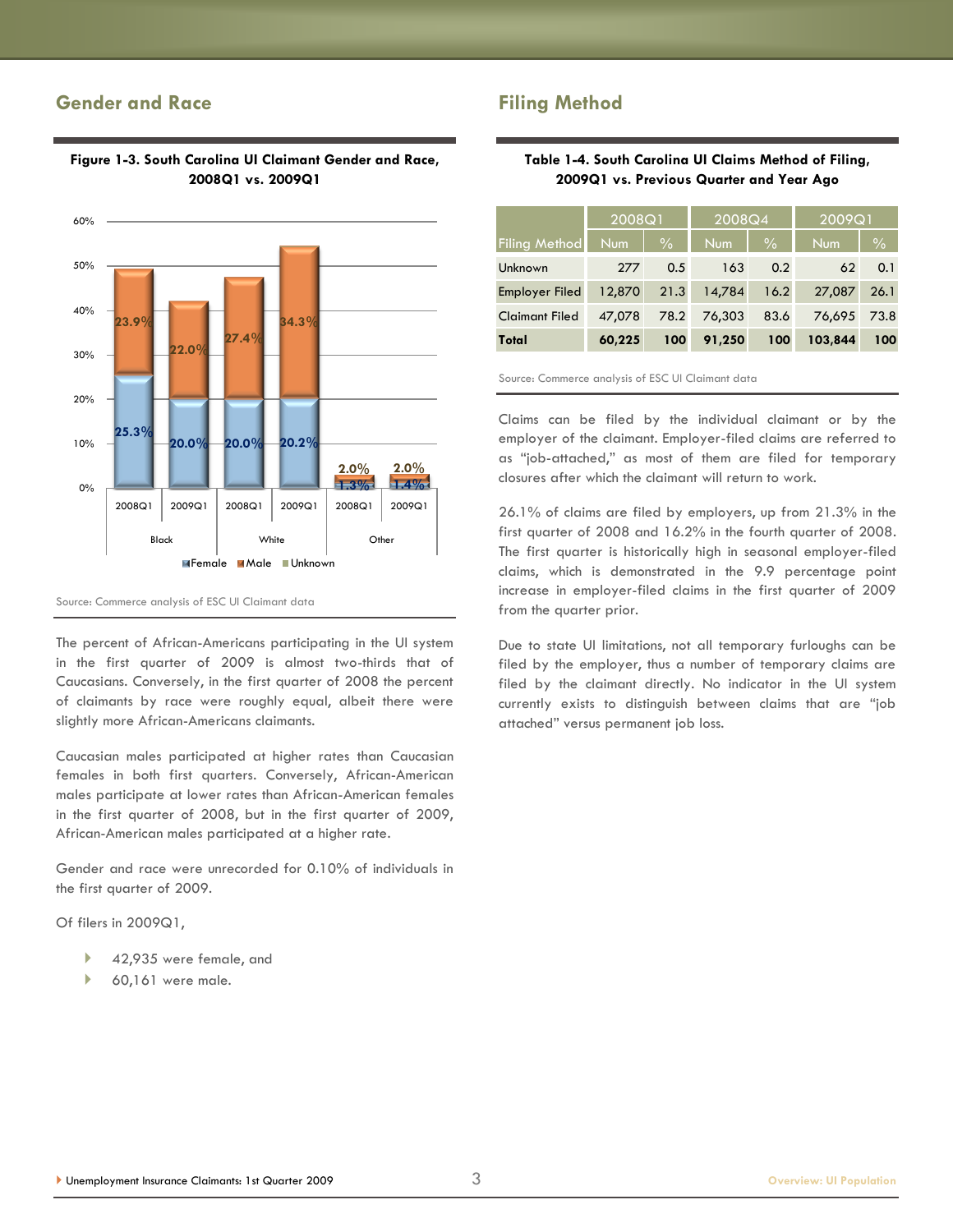### **Reason For Separation**



**Figure 1-4. South Carolina UI Claims by Reason for Separation, 2009Q1 vs. Previous Quarter and Year Ago**

Source: Commerce analysis of ESC UI Claimant data Note: The Unknown category was segmented by filing method.

Between the first quarters of 2008 and 2009, Lack of Work and Unknown reasons for separation increased while Misconduct and Voluntary Quit reasons for separation decreased. Of the 103,844 claims filed in South Carolina in the first quarter of 2009, the reasons documented for unemployment were as follows:

- 37% were filed for Lack of Work, up 6 percentage points from 2008Q1, and roughly equal to 2008Q4
- 11% were filed for Misconduct, down 9 percentage points from 2008Q1, and 3 percentage points from 2008Q4
- 4% were filed by an individual who voluntarily quit, down 3 and 1 percentage point from 2008Q1 and 2008Q4 respectively.
- 2% did not yet have a reason for separation, as the Employment Security Commission was Still Working on the Claim, and
- 46% did not have any information recorded. Up 6 percentage points from 2008Q1 and 2008Q4
	- Of these Unknown reasons for separation, 26,882 were employer-filed claims, representing 55.9% of the total Unknown reasons for separation.

## **Key Points**

Central findings from the first quarter of 2009 include the following points:

- The total number of claims filed in the first quarter of 2009 increased markedly compared to the first quarter of the previous year, driven by nationwide declining economic activity.
- The first quarter of 2009 witnessed an increase in the educational attainment of claimants, with more highly educated claimants participating at higher rates than in the first quarter of 2008.
- Lack of Work accounts for 37% of claims filed in the first quarter of 2009. Misconduct and Voluntary Quit together account for 15%, both of which a declining over time. Unknown reasons account for 46% of claims.
- Claims filed by employers for temporary furloughs make up 26% of claims filed in the first quarter of 2009, up from 21.3% in the previous year.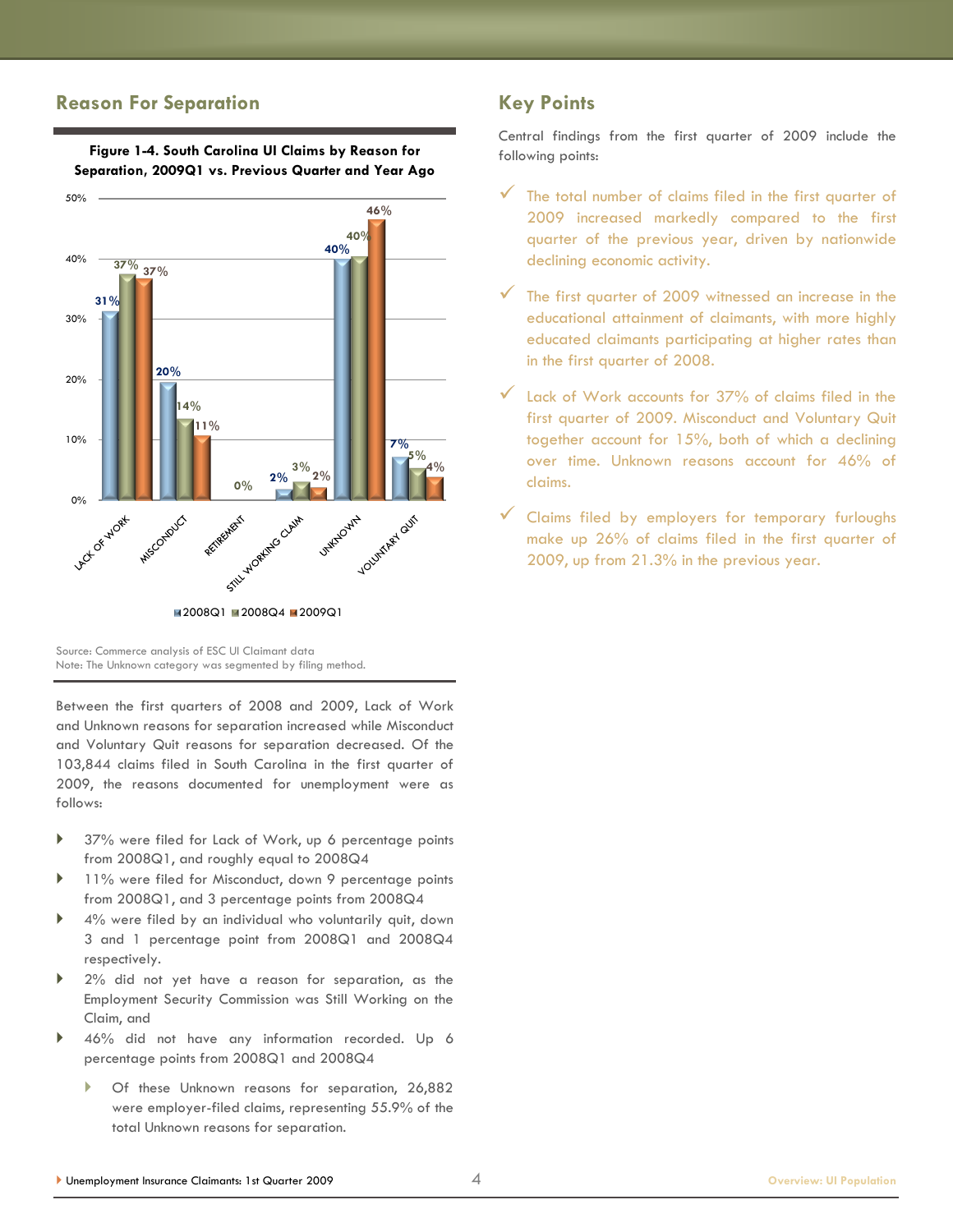## INDUSTRIES & OCCUPATIONS: 1st Quarter Trends

Industrial and occupational distributions are relatively the same from the first quarter of 2008 to 2009, but the volume of claims has increased. Manufacturing and Construction Industries make up most of the claims in the first quarter of 2009, as well as historically high UI participating industries such as Administrative Support/Waste Management (which includes temporary staffing firms).

## **Claims by Industry**

#### **Table 2-1. South Carolina UI Claims by Industry, 2008Q1 vs. 2009Q1**

|                                          | 2008Q1 |               | 2009Q1 |               | $\frac{0}{0}$ |
|------------------------------------------|--------|---------------|--------|---------------|---------------|
| Industry                                 | Num    | $\frac{0}{0}$ | Num    | $\frac{0}{0}$ | <b>Change</b> |
| Administrative and Support Svcs.         | 7,653  | 12.7          | 10,688 | 10.3          | $-2.5%$       |
| <b>Food Services and Drinking Places</b> | 4,744  | 7.9           | 6,985  | 6.7           | $-1.5%$       |
| <b>Specialty Trade Contractors</b>       | 4,115  | 6.8           | 6,458  | 6.2           | $-0.6%$       |
| <b>Textile Mills</b>                     | 3,664  | 6.1           | 5,430  | 5.2           | $-0.9%$       |
| Machinery Manufacturing                  | 2,426  | 4.0           | 4,551  | 4.4           | 0.4%          |
| <b>Transportation Equipment Mfg</b>      | 1,785  | 3.0           | 5,980  | 5.8           | 2.8%          |
| Professional, Scientific, and Tech.      | 1,389  | 2.3           | 3,144  | 3.0           | 0.7%          |
| <b>General Merchandise Stores</b>        | 1,324  | 2.2           | 2,046  | 2.0           | $-0.2%$       |
| Heavy and Civil Construction             | 1,316  | 2.2           | 1,500  | 1.4           | $-0.8%$       |
| <b>Construction of Buildings</b>         | 1,238  | 2.1           | 2,214  | 2.1           | 0.0%          |
| Accommodation                            | 1,197  | 2.0           | 1,805  | 1.7           | $-0.3%$       |
| Merchant Wholesalers, Durables           | 966    | 1.6           | 2,508  | 2.4           | 0.8%          |
| <b>Truck Transportation</b>              | 854    | 1.4           | 1,359  | 1.3           | $-0.1%$       |
| <b>Ambulatory Health Care Services</b>   | 835    | 1.4           | 1,176  | 1.1           | $-0.3%$       |
| Nursing and Residential Care             | 804    | 1.3           | 1,161  | 1.1           | $-0.2%$       |
| <b>Textile Product Mills</b>             | 800    | 1.3           | 930    | 0.9           | $-0.4%$       |
| <b>Motor Vehicle and Parts Dealers</b>   | 754    | 1.3           | 1,503  | 1.5           | 0.2%          |
| <b>Gasoline Stations</b>                 | 749    | 1.2           | 895    | 0.9           | $-0.3%$       |
| Merchant Wholesalers, Nondurables        | 674    | 1.1           | 981    | 0.9           | $-0.2%$       |
| <b>Credit Intermediation and Related</b> | 671    | 1.1           | 993    | 1.0           | $-0.1%$       |
| <b>Food and Beverage Stores</b>          | 652    | 1.1           | 1,076  | 1.0           | $-0.1%$       |
| Fabricated Metal Product Mfg.            | 643    | 1.1           | 4,090  | 3.9           | 2.8%          |
| <b>Food Manufacturing</b>                | 647    | 1.1           | 587    | 0.6           | $-0.5%$       |
| <b>Real Estate</b>                       | 593    | 1.0           | 1,138  | 1.1           | 0.1%          |
| Unknown                                  | 7,164  | 11.9          | 7,469  | 7.2           | $-4.7%$       |

Source: Commerce analysis of ESC UI Claimant data

Industries from which the majority of UI claims were initiated are shown in Table 2-1. Industries with the highest number of claims include Administrative and Support Services (which includes temporary staffing firms); Hospitality subsectors (Food, Accommodations); Manufacturing subsectors; Construction subsectors; and Retail subsectors.

## **Claims by Occupation**

#### **Table 2-2. South Carolina UI Claims by Occupational Group, 2008Q1 vs. 2009Q1**

|                                      | 2008Q1 |               | 2009Q1  |               | $\frac{0}{0}$ |
|--------------------------------------|--------|---------------|---------|---------------|---------------|
| Occupation                           | Num    | $\frac{0}{0}$ | Num     | $\frac{0}{0}$ | Change        |
| Production                           | 6,856  | 11.4          | 11,831  | 11.4          | 0.0%          |
| <b>Sales</b>                         | 4,703  | 7.8           | 8,004   | 7.7           | $-0.1%$       |
| Construction/Extraction              | 4,453  | 7.4           | 6,590   | 6.4           | $-1.0%$       |
| Office/Administrative Support        | 3,350  | 5.6           | 5,515   | 5.3           | $-0.3%$       |
| Food Preparation/Serving Related     | 3,673  | 6.1           | 5,117   | 4.9           | $-1.2%$       |
| Transportation                       | 2,926  | 4.9           | 4,276   | 4.1           | $-0.8%$       |
| Management                           | 2,364  | 3.9           | 4,223   | 4.1           | 0.2%          |
| Installation/Maintenance/Repair      | 1,462  | 2.4           | 2,710   | 2.6           | 0.2%          |
| <b>Building/Grounds Maintenance</b>  | 1,854  | 3.1           | 2,309   | 2.2           | $-0.9%$       |
| <b>HealthCare Support</b>            | 1,213  | 2.0           | 1,801   | 1.7           | $-0.3%$       |
| <b>Business/Financial Operations</b> | 1,023  | 1.7           | 1,697   | 1.6           | $-0.1%$       |
| Architecture/Engineering             | 356    | 0.6           | 1,356   | 1.3           | $-0.3%$       |
| <b>Personal Care</b>                 | 584    | 1.0           | 898     | 0.9           | $-0.1%$       |
| <b>Healthcare Practitioners</b>      | 631    | 1.1           | 837     | 0.8           | $-0.3%$       |
| Computer/Mathematical                | 477    | 0.8           | 820     | 0.8           | 0.0%          |
| <b>Protective Service</b>            | 429    | 0.7           | 720     | 0.7           | 0.0%          |
| Education/Training/Library           | 347    | 0.6           | 647     | 0.6           | 0.0%          |
| Art, Entertainment, & Media          | 260    | 0.4           | 598     | 0.6           | 0.2%          |
| Community/Social Sciences            | 190    | 0.3           | 406     | 0.4           | 0.1%          |
| Legal                                | 209    | 0.4           | 303     | 0.3           | $-0.1%$       |
| Farming/Fishing/Forestry             | 249    | 0.4           | 300     | 0.3           | $-0.1%$       |
| Military                             | 164    | 0.3           | 210     | 0.2           | $-0.1%$       |
| Life/Physical/Social Science         | 50     | 0.1           | 100     | 0.1           | 0.0%          |
| Unknown                              | 22,402 | 37.2          | 42,576  | 41.0          | 3.8%          |
| Total                                | 60,225 | 100           | 103,844 | 100           |               |

Source: Commerce analysis of ESC UI Claimant data

41% of UI claims were missing occupational information in the first quarter of 2009, up from 37.2% the previous year. Claims continue to be dispersed across a variety of occupations.

- Production: 11.4%
- $\blacktriangleright$  Sales: 7.7%
- Construction: 6.4%
- Food Preparation: 6.4%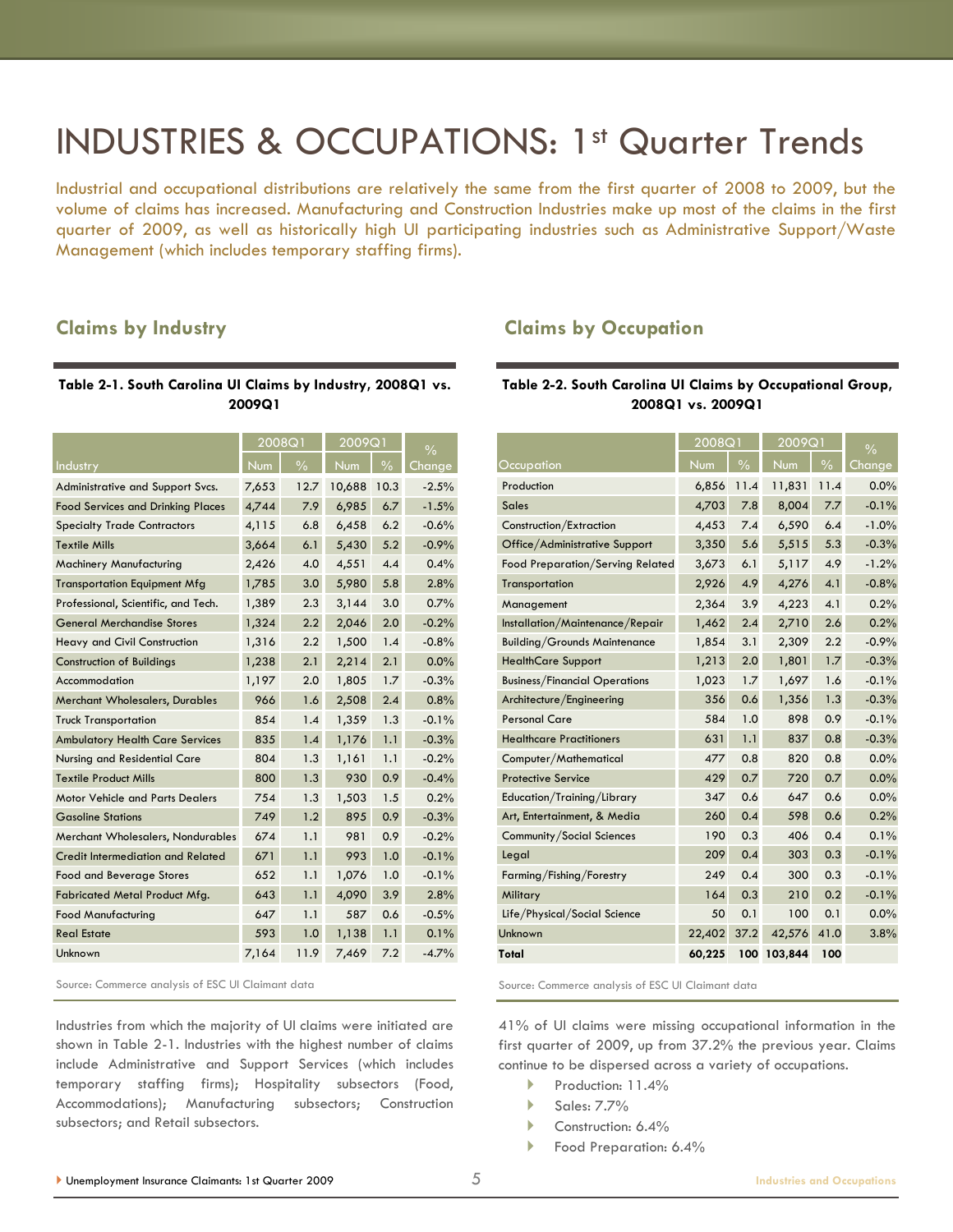## **Seasonality of Claims by Industry**



#### **Figure 2-1. South Carolina Unemployment Insurance Claims Filed by Month, 2008Q1 – 2009Q1**

Source: Commerce analysis of ESC UI Claimant data

Some industries exhibit seasonal trends in UI claim filing, particularly experiencing peaks during January and July of each year. Figure 2-1 displays the five industries with both the highest volume of claims and the most clearly defined seasonal patterns. Industries with the largest percentage peak-to-trough change in claims in the first quarter of 2009 are shown in Table 2-3. Peak-to-trough differences in claims in 2009 were generally similar or lower than in 2008 with the exception of Petroleum Manufacturing and Museum and Historical Site sectors.

#### **Table 2-3. South Carolina January to February Peak-to-Trough Difference in UI Claims Filed, 2008 vs. 2009**

| <b>Industry</b>                           | 2008 Peak-<br>to-Trough | 2009 Peak-<br>to-Trough |
|-------------------------------------------|-------------------------|-------------------------|
| Petroleum and Coal Products Manufacturing | 700.0%                  | 1300.0%                 |
| Museums, Historical Sites, and Simi       | 425.0%                  | 825.0%                  |
| <b>Apparel Manufacturing</b>              | 922.7%                  | 603.1%                  |
| <b>Food Manufacturing</b>                 | 237.2%                  | 182.6%                  |
| Performing Arts, Spectator Sports,        | 1141.7%                 | 372.5%                  |
| <b>Textile Mills</b>                      | 404.5%                  | 307.4%                  |
| <b>Machinery Manufacturing</b>            | 220.8%                  | 273.3%                  |
| <b>Crop Production</b>                    | 195.5%                  | 220.7%                  |
| <b>Food Services and Drinking Places</b>  | 134.5%                  | 182.6%                  |

## **Employer-Filed Claims**

#### **Table 2-4. South Carolina Employer-Filed UI Claims by Industry, 2008Q1 vs. 2009Q1**

|                                           | 2008Q1       |               | 2009Q1         |               |
|-------------------------------------------|--------------|---------------|----------------|---------------|
| Industry                                  | <b>Num</b>   | $\frac{0}{6}$ | <b>Num</b>     | $\frac{0}{6}$ |
| <b>Food Services and Drinking Places</b>  | 4,744        | 21%           | 6,985          | 28%           |
| <b>Transportation Equipment Mfg</b>       | 1,785        | 49%           | 5,980          | 57%           |
| <b>Textile Mills</b>                      | 3,664        | 67%           | 5,430          | 68%           |
| <b>Machinery Manufacturing</b>            | 2,426        | 76%           | 4,551          | 67%           |
| <b>Fabricated Metal Product Mfg</b>       | 643          | 21%           | 4,090          | 54%           |
| Plastics and Rubber Products Mfg          | 583          | 27%           | 1,962          | 47%           |
| <b>Electrical Equipment Manufacturing</b> | 353          | 62%           | 1,705          | 68%           |
| Heavy and Civil Construction              | 1,316        | 34%           | 1,500          | 28%           |
| Nonmetallic Mineral Product Mfg           | 516          | 42%           | 1,245          | 37%           |
| <b>Wood Product Manufacturing</b>         | 460          | 22%           | 1,030          | 48%           |
| Primary Metal Manufacturing               | 142          | 15%           | 1,011          | 48%           |
| <b>Chemical Manufacturing</b>             | 390          | 37%           | 969            | 38%           |
| <b>Textile Product Mills</b>              | 800          | 52%           | 930            | 54%           |
| <b>Paper Manufacturing</b>                | 129          | 12%           | 926            | 67%           |
| Miscellaneous Manufacturing               | 187          | 10%           | 591            | 44%           |
| <b>Apparel Manufacturing</b>              | 522          | 72%           | 576            | 69%           |
| Computer and Electronic Product Mfg       | 187          | 6%            | 510            | 41%           |
| Furniture and Related Product Mfg         | 146          | 10%           | 436            | 25%           |
| Printing and Related Support Activity     | 101          | 21%           | 311            | 31%           |
| Forestry and Logging                      | 206          | 17%           | 303            | 33%           |
| Performing Arts, Spectator Sports         | 175          | 59%           | 251            | 46%           |
| Mining (except Oil and Gas)               | 70           | 37%           | 213            | 74%           |
| Crop Production                           | 107          | 21%           | 138            | 34%           |
| <b>Transit and Ground Passenger</b>       | 49           | 20%           | 113            | 48%           |
| Museums and Historical Sites              | 26           | 42%           | 48             | 25%           |
| Scenic/Sightseeing Transportation         | 34           | 50%           | 45             | 33%           |
| Petroleum and Coal Products Mfg           | 47           | 75%           | 39             | 64%           |
| Leather and Allied Product Mfg            | $\mathbf{1}$ | 0.00%         | $\overline{7}$ | 43%           |

Source: Commerce analysis of ESC UI Claimant data

Table 2-4 displays all industries (classified according to NAICS codes at the 3-digit level) for which employer-filed claims make up at least 25% of the total claims filed in the first quarter of 2009. Manufacturing sectors make up the majority of industries heavily utilizing employer-filed claims. The industries that have a high rate of employer-filed claims are very similar to 2008, which had a high number of manufacturing industries employerfiling. Overall, the rate of employer-filed claims increased in the first quarter of 2009.

Source: Commerce analysis of ESC UI Claimant data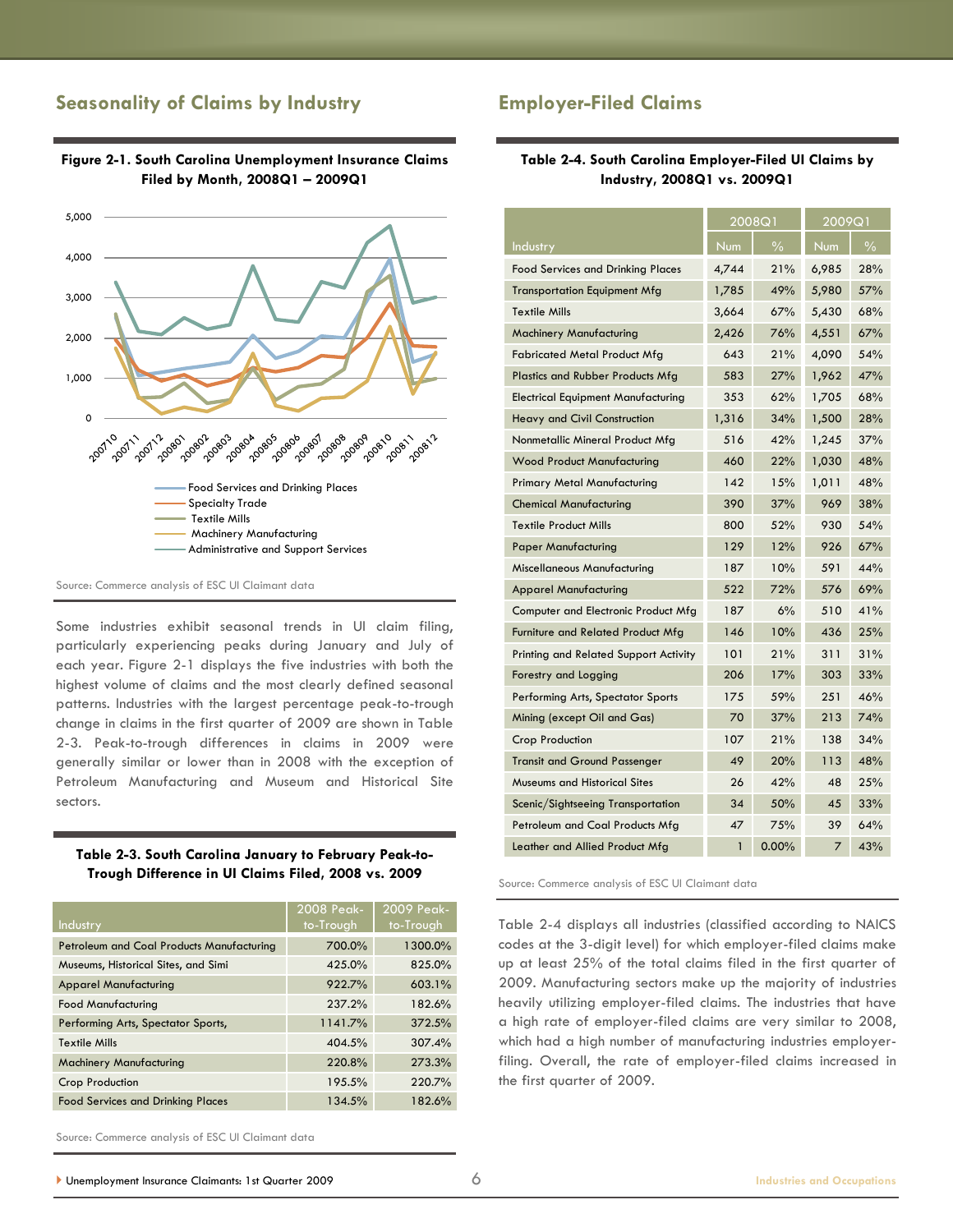## **Key Points**

Central findings regarding industry and occupational interaction in UI in the first quarter of 2009 include the following points.

- Manufacturing industry subsectors have higher incidence of employer-filed claims in the first quarter of 2009 than the prior quarter, which is historically true.
- $\checkmark$  Several industries in the first quarter of 2009 had a large drop in claims from January to February, which follows a seasonal pattern of spikes in claims in January and July. The drop off in claims for most industries was lower or the same as 2008 first quarter, except Petroleum Manufacturing and Museum and Historical Site industry subsectors, which doubled the peak-to-trough difference of the prior year.
- The percent of employer filed claims by industries in the first quarter of 2009 is higher than the first quarter of 2008. The same industry subsectors, primarily manufacturing, have an overall higher percentage of claims that were employer filed. Additionally, the total number of claims has increased.
- Administrative Support Services (which includes temporary staffing firms) makes up the highest group of claims, 10.3% of the total. The previous year, this industry made up 12.7% of claims in the first quarter. In the first quarter of 2009, 3,000 more claims were filed than the 7,653 claims in the first quarter of 2008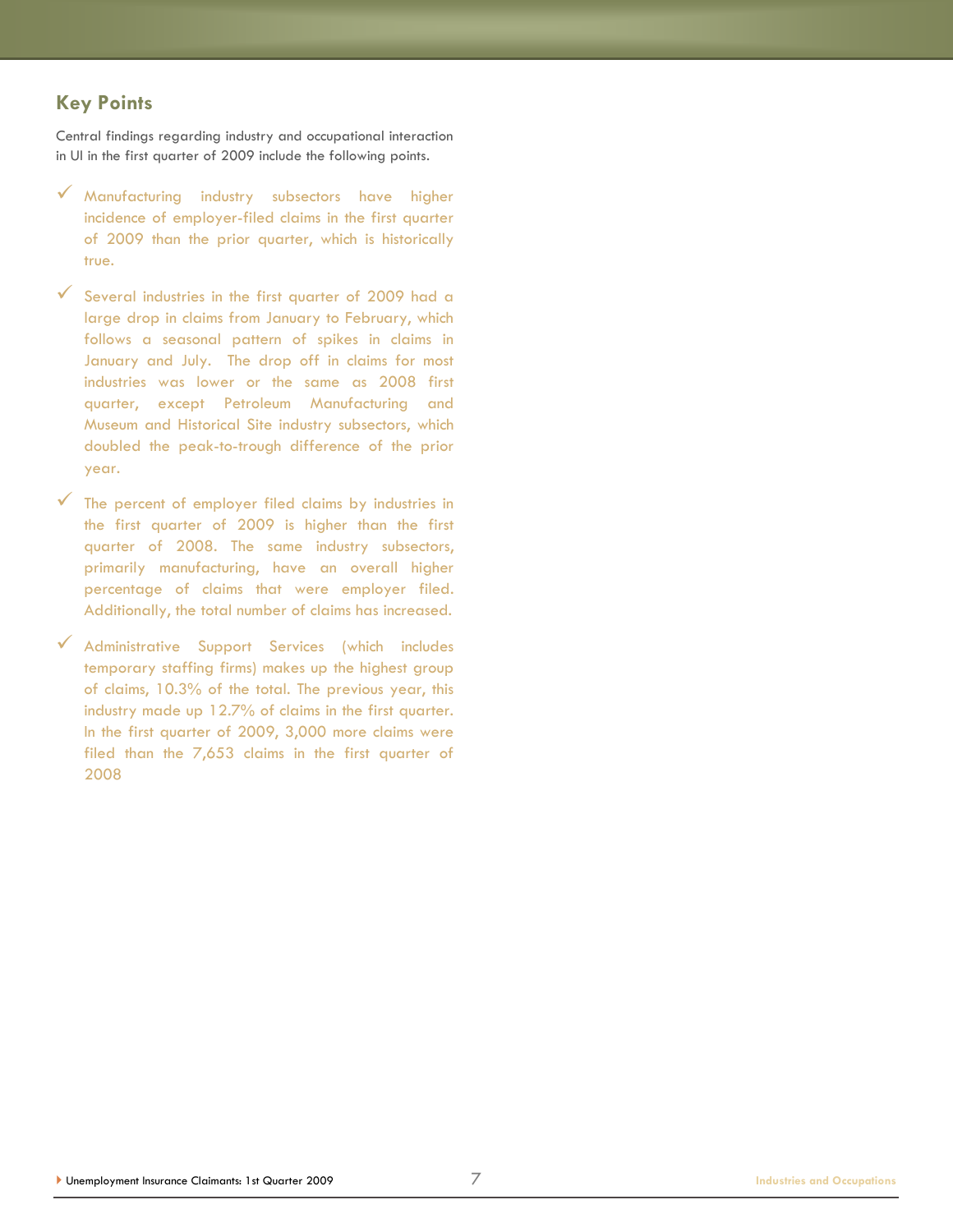## "JOB-ATTACHED" CLAIMS: 1st Quarter Trends

In South Carolina, claims filed by the employer of the claimant are referred to as "job-attached." This type of claim is typically seasonal, experiencing spikes in January and July. Employer-filed claims doubled in the first quarter of 2009 over the previous year, representing 26.1% of all claims.

### **Overview**

#### **Table 3-1. South Carolina UI Claims Method of Filing, 2009Q1 vs. Previous Quarter and Year Ago**

|                       | 2008Q1     |               | 2008Q4     |               | 2009Q1     |               |
|-----------------------|------------|---------------|------------|---------------|------------|---------------|
| <b>Filing Method</b>  | <b>Num</b> | $\frac{0}{0}$ | <b>Num</b> | $\frac{0}{0}$ | <b>Num</b> | $\frac{0}{0}$ |
| Unknown               | 277        | 0.5           | 163        | 0.2           | 62         | 0.1           |
| Employer Filed        | 12,870     | 21.3          | 14,784     | 16.2          | 27,087     | 26.1          |
| <b>Claimant Filed</b> | 47,078     | 78.2          | 76,303     | 83.6          | 76,695     | 73.8          |
| Total                 | 60,225     | 100           | 91,250     | 100           | 103,844    | 100           |

Source: Commerce analysis of ESC UI Claimant data

In the first quarter of 2009 26.1% of claims were employerfiled, up nearly 5 percentage points from the year prior. Some difficulties exist in maintaining an accurate count of employerfiled claims, namely that data in the UI system changes daily. For instance, a claim that was once employer-filed may switch to employee-filed as time goes on and the employer ceases to continue filing the claim. Thus, the number of employer-filed claims may under-represent the true number of claims originally filed by employers.

South Carolina is one of only a few states that still allow employers to file UI claims for employees. All other states require employees to self-file. Employees on temporary furloughs are counted by the US Department of Labor as unemployed in monthly statistics.

## **Employer-Filed Claims**





Employer-filed claims follow highly seasonal patterns, with sharp increases in "job-attached" claims in January. The number of claims in first quarter of 2009 nearly doubled compared to the number of claims last year, even though the percent of employer-filed claims represented only 5% more of the total claims filed. This reverses the declining trend in employer-filed claims from previous years, and reflects increased furloughs and temporary shut downs during this economic downturn.

- During January 2009, employer-filed claims account for 35.5% of claims filed. In January 2008 the percent of employer-filed claims was 31.8%.
- March 2009 had more employer-filed claims than February, suggesting the economic downturn is causing employers to file out of season.

Source: Commerce analysis of ESC UI Claimant data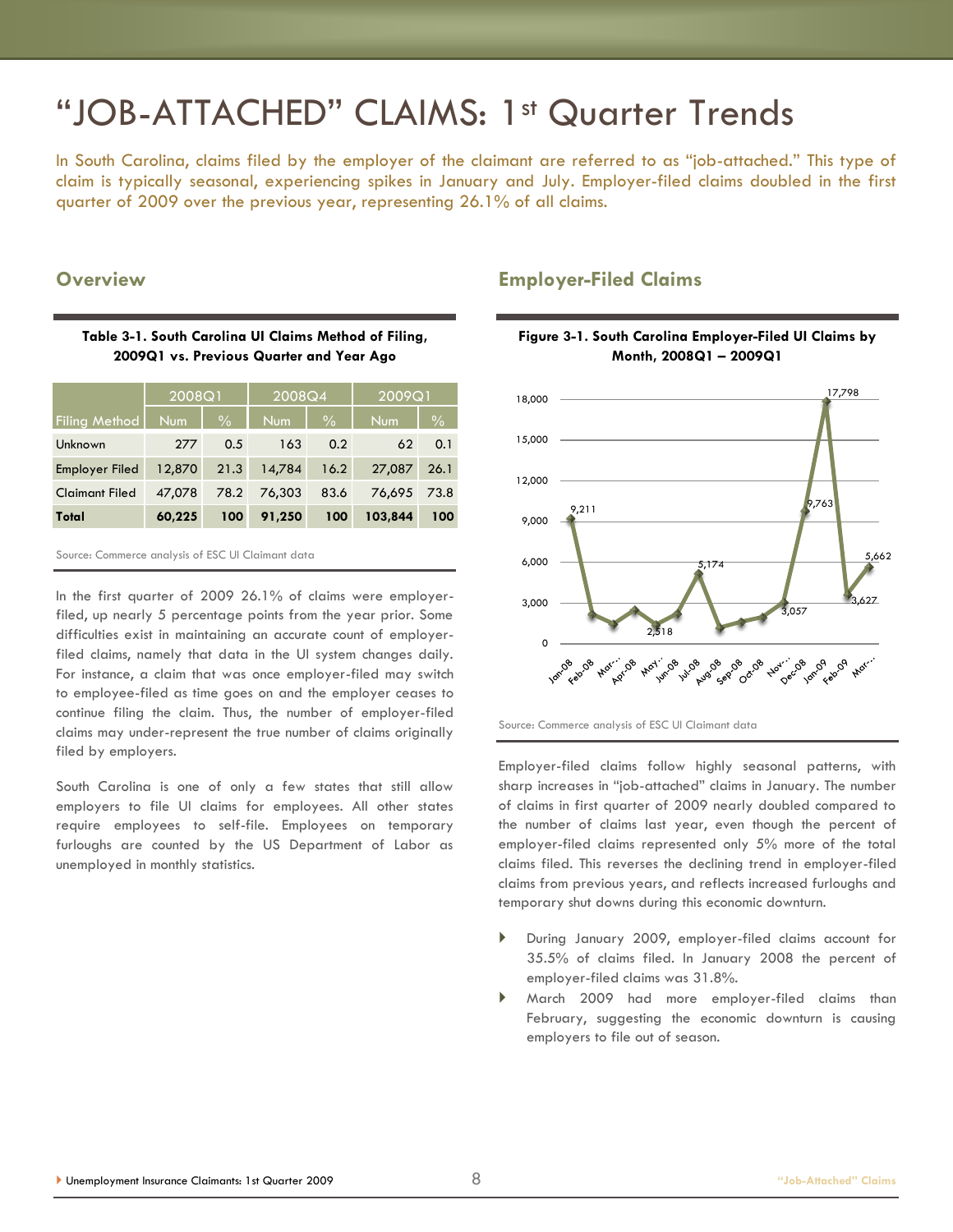## **Employer Filed Vs. Reason for Separation**



#### Source: Commerce analysis of ESC UI Claimant data

Due to state UI limitations, not all temporary furloughs can be filed by the employer, thus a number of temporary claims are filed by the claimant directly. No indicator in the UI system currently exists to distinguish between claims that are "job attached‖ versus permanent job loss.

Figure 3-2 shows the seasonality of claims for both employerfilings as well as reasons for separation. As previously discussed, employer-filed "job attached" claims are highly seasonal. The large seasonal spikes in claims filed due to Lack of Work as well as Unknown reasons strongly suggest that some of the temporary "job-attached" claims are absorbed in this category. Employer-filed, Lack of Work, and Unknown reasons experienced large increases in the 4<sup>th</sup> quarter of 2008 and the 1st quarter of 2009, exhibiting the effects of the current economic downturn.

## **Key Points**

Primary conclusions for the first quarter of 2009 include the following:

- $\checkmark$  First quarter of 2009 had more employer-filed claims than any previous quarter in the dataset, which began in 2006.
- $\checkmark$  Historically March has fewer employer-filed claims than February, yet 2009 witnessed a reversal.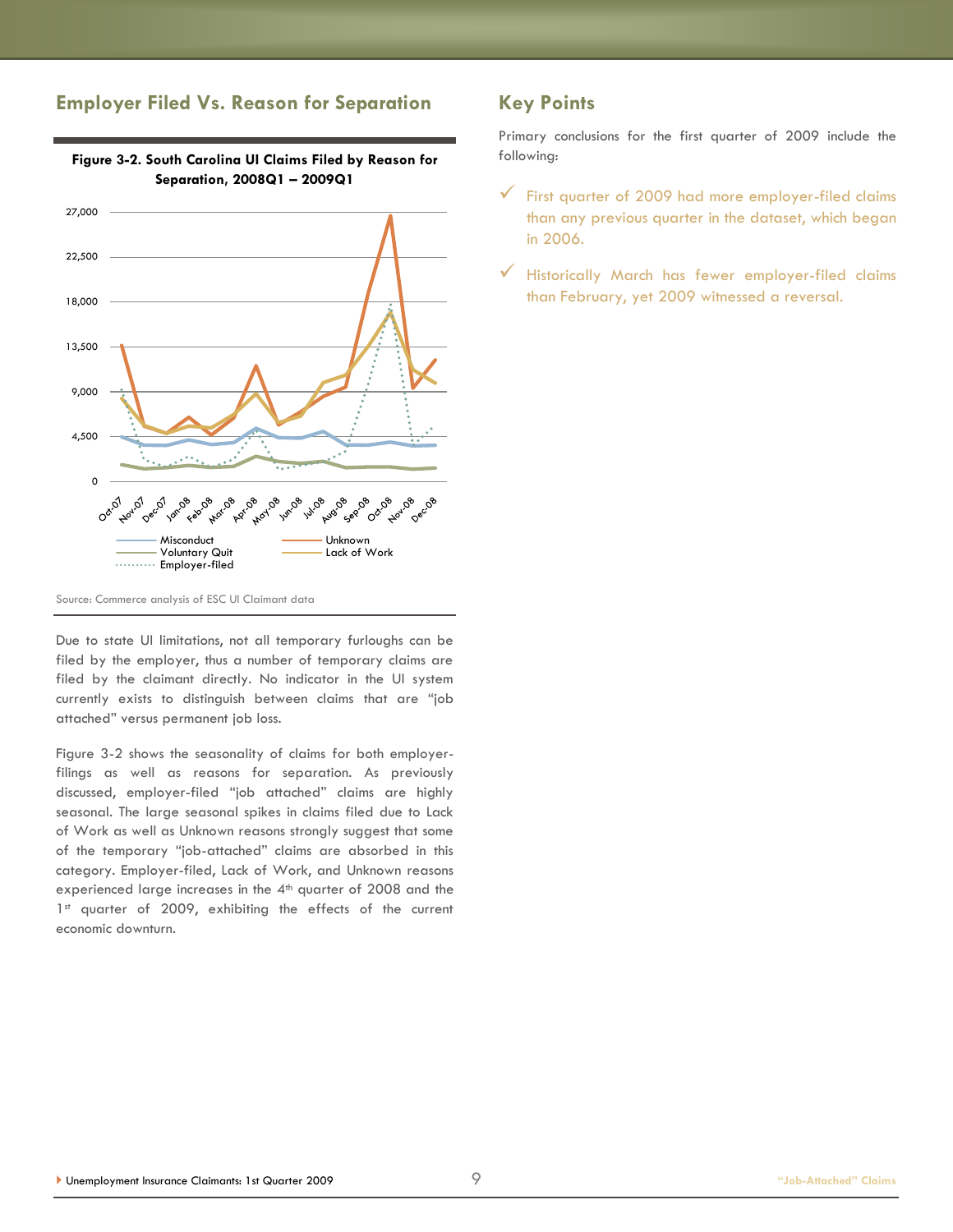## REPEAT CLAIMANTS: 1ST Quarter Profiles

In the first quarter of 2009 there was a 4% decrease in repeat claimants (defined as a claimant who filed a claim in the two year prior to their current claim), suggesting economic hardships are extending past the normally unemployed segments of the population. The industries with the largest percentage of repeat claimants—Arts, Entertainment, & Recreation; Food Service; and Administrative Support (which includes temporary staffing firms)—remained relatively similar to first quarter 2008 percentages. A 20% decline in repeat claimants occurred in the Manufacturing industry in first quarter 2009 over the previous year.

#### **Overview**



#### **Table 5-1. Percent Repeat Claimants by Industry, 2009Q1 vs. 2008Q1**

**Repeat Claimants by Industry**

| Industry                          | % 2009Q1 | $\frac{9}{6}$ 2008Q1 |
|-----------------------------------|----------|----------------------|
| Arts, Entertainment & Recreation  | 43.8%    | 44.9%                |
| <b>Food Services</b>              | 42.4%    | 42.2%                |
| Administrative Support/Waste Mgmt | 41.8%    | 39.2%                |
| Manufacturing                     | 36.6%    | 55.0%                |
| Construction                      | 33.0%    | 32.7%                |
| Agriculture-Hunting               | 32.4%    | 39.7%                |
| Transportation/Warehousing        | 27.5%    | 29.7%                |
| <b>Retail Trade</b>               | 25.5%    | 23.9%                |
| <b>Real Estate-Leasing</b>        | 25.5%    | 25.3%                |
| <b>HealthCare</b>                 | 25.4%    | 24.9%                |
| Other Services                    | 24.6%    | 24.4%                |
| <b>Wholesale Trade</b>            | 24.5%    | 23.3%                |
| Mining-Extraction                 | 23.1%    | 22.9%                |
| <b>Public Administration</b>      | 22.6%    | 19.8%                |
| <b>Professional Services</b>      | 22.3%    | 20.2%                |
| <b>Educational Services</b>       | 22.1%    | 24.7%                |
| Management                        | 21.8%    | 35.3%                |
| <b>Utilities</b>                  | 18.8%    | 16.1%                |
| Finance/Insurance                 | 18.3%    | 12.5%                |
| Information                       | 17.5%    | 15.0%                |

Source: Commerce analysis of ESC UI Claimant data

In the first quarter of 2009, a total of 103,210 individuals filed for unemployment benefits. Approximately 33% of these individuals filed at least one other claim within the two years prior to their claim. The number of repeat claimants is down approximately 4% from the first quarter of 2008. With the number of claims nearly doubling from first quarter of 2008 to 2009, and the percent of repeat claimants decreasing, current economic situations are causing first time claimants to come out at a much higher rate.

Source: Commerce analysis of ESC UI Claimant data

Seasonal industries and industries with high turnover rates have higher numbers of individuals filing for benefits more than once in a two year period. In the first quarter of 2009, the three industries with the highest percentage of repeat claimants remained relatively stable compared to the previous year.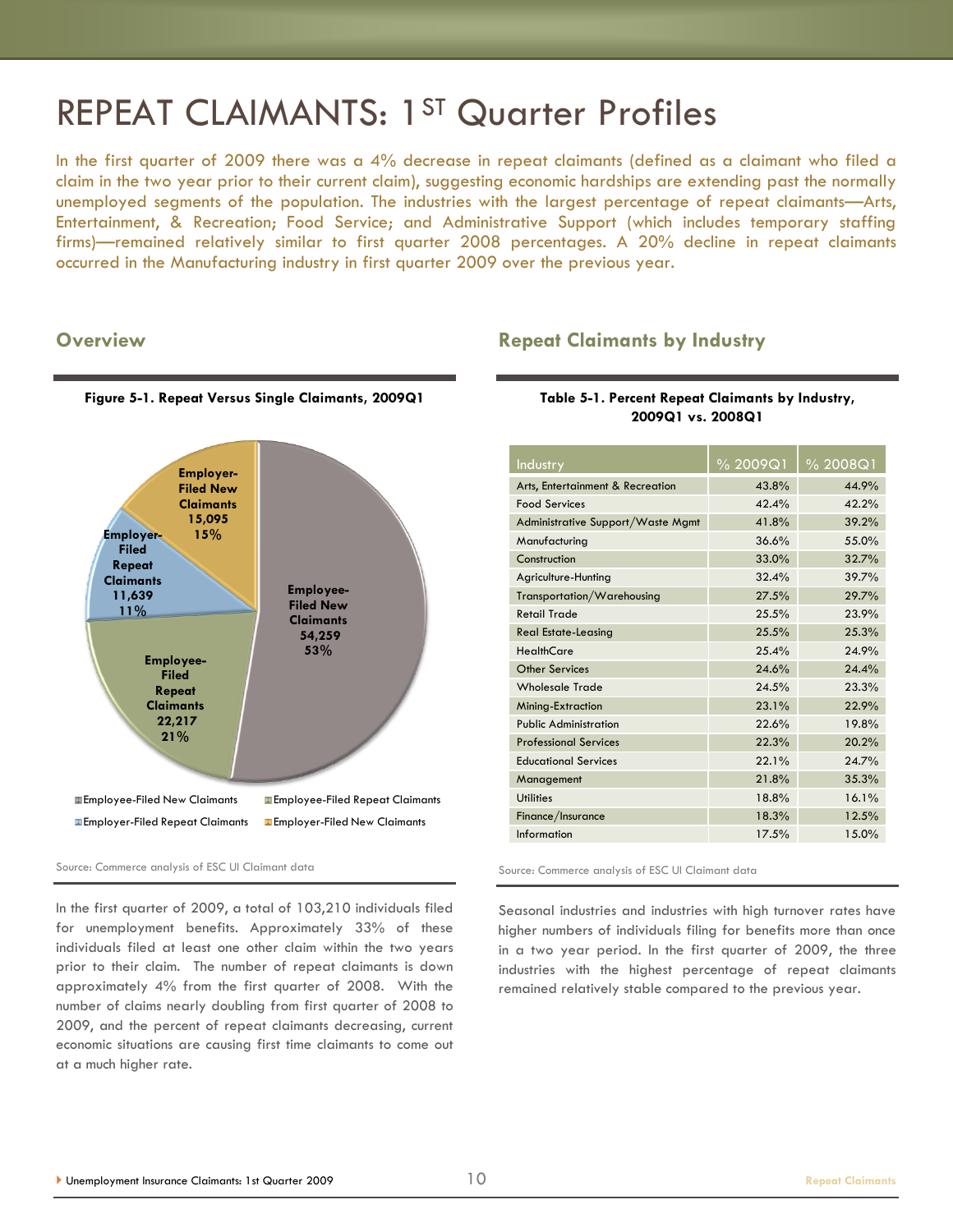## **Seasonality of Repeat Claims**



**Figure 5-2. Repeat Claims by Month Filed, 2008Q1 to 2009Q1**

Source: Commerce analysis of ESC UI Claimant data

Repeat claims follow highly seasonal patterns, with sharp increases in repeat claims being filed in January and July, corresponding with temporary facility closings. Employer-filed repeat claims closely follow the same seasonal pattern.

 January 2009 had the highest number of repeat claims, 50% more than January 2008. In addition, January 2009 had 50% more employer-filed repeat claims than January 2008.

#### **Table 5-2. South Carolina Repeat UI Claims Filed by Month, 2009Q1 vs. 2008Q1**

| <b>Month</b> | 2008Q1 Claims | 2009Q1 Claims   % Increase |          |
|--------------|---------------|----------------------------|----------|
| January      | 13,020        | 19,377                     | 48.8%    |
| February     | 5,073         | 7,054                      | $39.0\%$ |
| March        | 4,451         | 8,059                      | 81.1%    |

Source: Commerce analysis of ESC UI Claimant data

The percent increase in claims in March 2009 is the highest of all the first quarter 2009 months when compared to 2008. March 2009 also differentiates from the past three years by having more claims than the preceding February.

### **Filing Method**



#### **Figure 5-3. Percent Repeat UI Claims by Filing Method, 2009Q1 vs. Previous Quarter and Year Ago**

Source: Commerce analysis of ESC UI Claimant data

Large differences exist in the tendency to file a repeat claim by filing method. Claims that are employer-filed are repeat filings 44.3% of the time compared to only 29.3% of the time for employee-filed claims. This difference is narrower than in the first quarter of the previous year. 60.8% of employer-filed claims were repeat claims while 31% of employee-filed claims were repeat claims in 2008Q1. During the fourth quarter of 2008 (during seasonal troughs), repeat claims were much more likely to have been filed by employees rather than employers.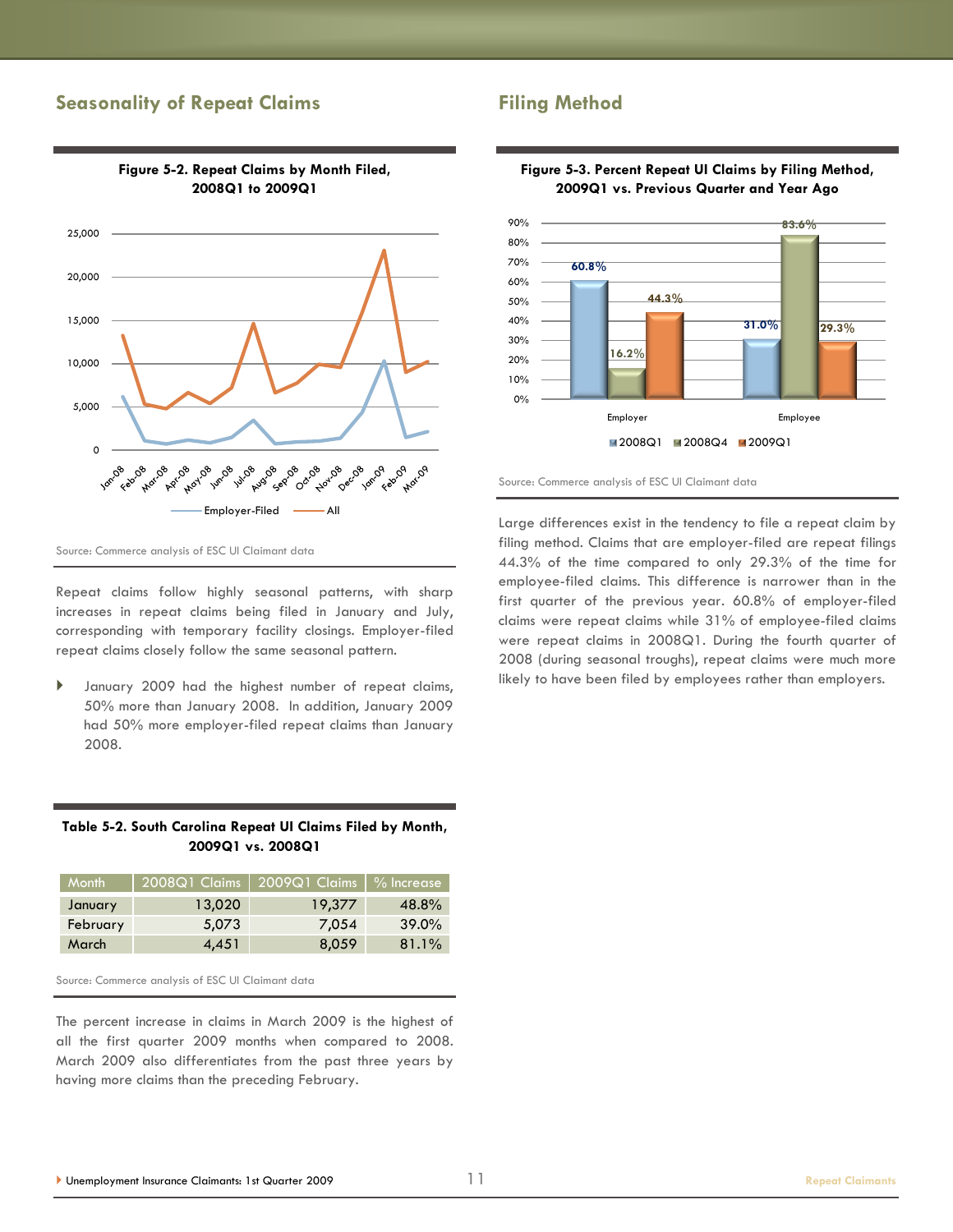## **Reason for Separation**

#### **28.7% 22.9% 23.1% 42.7% 53.7% 22.7% 20.0% 19.2% 35.3% 42.7% 20.0% 20.8% 17.9% 35.2% 47.7%** 0% 10% 20% 30% 40% 50% 60% Lack of Work Misconduct Other Still Working Claim Unknown **2008Q1 2008Q4 2009Q1**

#### **Figure 5-4. Percent Repeat UI Claims by Separation Reason, 2009Q1 vs. Previous Quarter and Year Ago**

Source: Commerce analysis of ESC UI Claimant data

Repeat claims by separation reason has the same approximate distribution in the fourth quarter of 2008 as the first quarter of 2009 yet 2009 first quarter had a significantly higher percent of repeat claims in the unknown separation reason. Each separation reason is lower in first quarter 2009 than the year prior, indicating a greater number of first-time claimants in the first quarter of 2009 than the first quarter of 2008. The largest variation over the previous year occurs in claims filed for Lack of Work claims. Here, repeat claims were down approximately 9% from first quarter 2008 to first quarter 2009.

## **Age and Education Levels**

#### **Table 5-2. Percent Repeat Claims by Age and Education, 2009Q1 vs. Previous Quarter and Year Ago**

| Age                           | Percent<br>Repeat<br>2008Q1 | Percent<br>Repeat<br>2008Q4 | Percent<br>Repeat<br>2009Q1 |  |  |
|-------------------------------|-----------------------------|-----------------------------|-----------------------------|--|--|
| $<$ 18 years                  | 4.7%                        | 3.0%                        | 4.0%                        |  |  |
| $18-24$ years                 | 23.0%                       | 22.3%                       | 23.4%                       |  |  |
| 25-40 years                   | 29.5%                       | 29.6%                       | 29.9%                       |  |  |
| 41-55 years                   | 30.7%                       | 31.7%                       | $30.0\%$                    |  |  |
| 56-65 years                   | 29.4%                       | 30.2%                       | 27.2%                       |  |  |
| $> 65$ years                  | 27.0%                       | 32.3%                       | 29.5%                       |  |  |
| Unknown                       | 62.2%                       | 29.1%                       | 44.2%                       |  |  |
| <b>Educational Attainment</b> |                             |                             |                             |  |  |
| 0: Unknown                    | 54.9%                       | 34.4%                       | 42.2%                       |  |  |
| 1-8: No High School           | 33.3%                       | 31.8%                       | 32.4%                       |  |  |
| 9-11: Some High School        | 32.9%                       | 32.3%                       | 34.1%                       |  |  |
| 12: High School Graduate      | 32.8%                       | 32.3%                       | 32.2%                       |  |  |
| 13-15: Some College           | 25.6%                       | 25.9%                       | 26.1%                       |  |  |
| 16+: College Graduate+        | 17.8%                       | 18.0%                       | 16.4%                       |  |  |

Source: Commerce analysis of ESC UI Claimant data

Repeat claims peak in the 41 to 55 year age range. The percentage of repeat claims declines in each direction from that age group, with the exception of the fourth quarter of 2008, which has a higher relationship between age and percent of repeat claims for individuals over 65.

Educational attainment exhibits a declining trend in relation to repeat claims: as education increases, the percent of repeat claims decrease, excluding claims of claimants who never went to high school in the first quarter of 2009 and the fourth quarter of 2008. The inverse relation between education and percent of repeat claims (claims filed by a claimant with at least one other claim in the two years prior) suggests that as skill or experience increases, the probability of repeated spells of unemployment decreases.

The percentages of repeat claims in the first quarter of 2009 are the same as the first quarter of 2008 for all categories except Unknown values of age and education. These categories are 87% and 86%, respectively, employer-filed claims. In both age and education, unknown values have dropped significantly in percent of claims that are repeat claims, indicating both an increase in first-time participants in the UI system as well as a lack of data collection about them.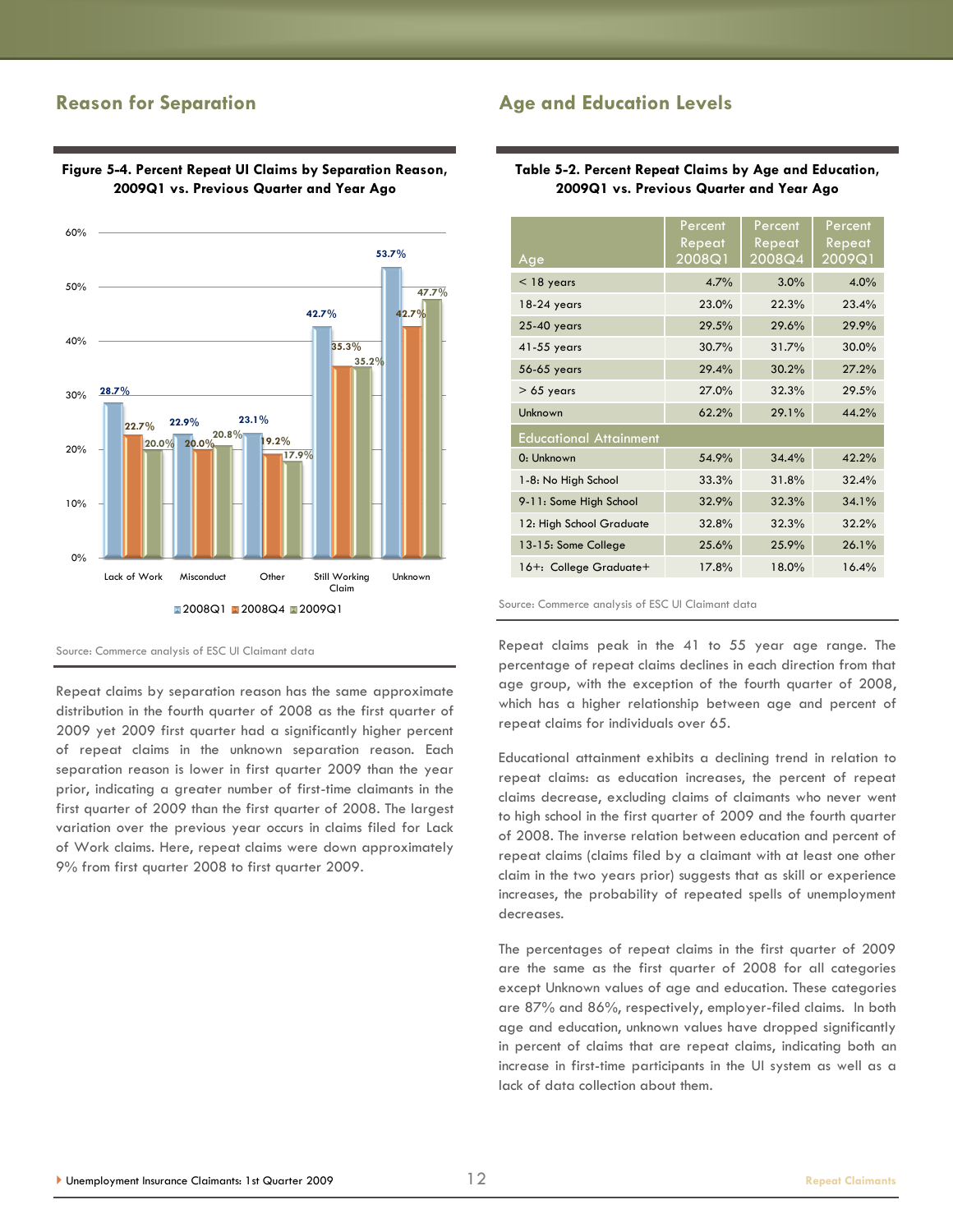## **Key Points**

Central findings regarding repeat claims for the first quarter of 2009 include the following:

- $\checkmark$  Employer-filed claims tend to have a strong association with repeat spells of UI.
- $\checkmark$  About one in three individuals filing a claim in the first quarter of 2009 filed at least one additional claim in the prior two years.
- $\checkmark$  More first-time claimants used the UI-system in the first quarter of 2009 than 2008, potentially due to the current economic downturn.
- More claims were filed in March than February in 2009—the first time March has had more claims than February since the beginning of the dataset in 2006.
- $\checkmark$  The percent of employer-filed repeat claimants decreased in the first quarter of 2009 over the previous year. More companies are filing for employees that haven't used the UI system before.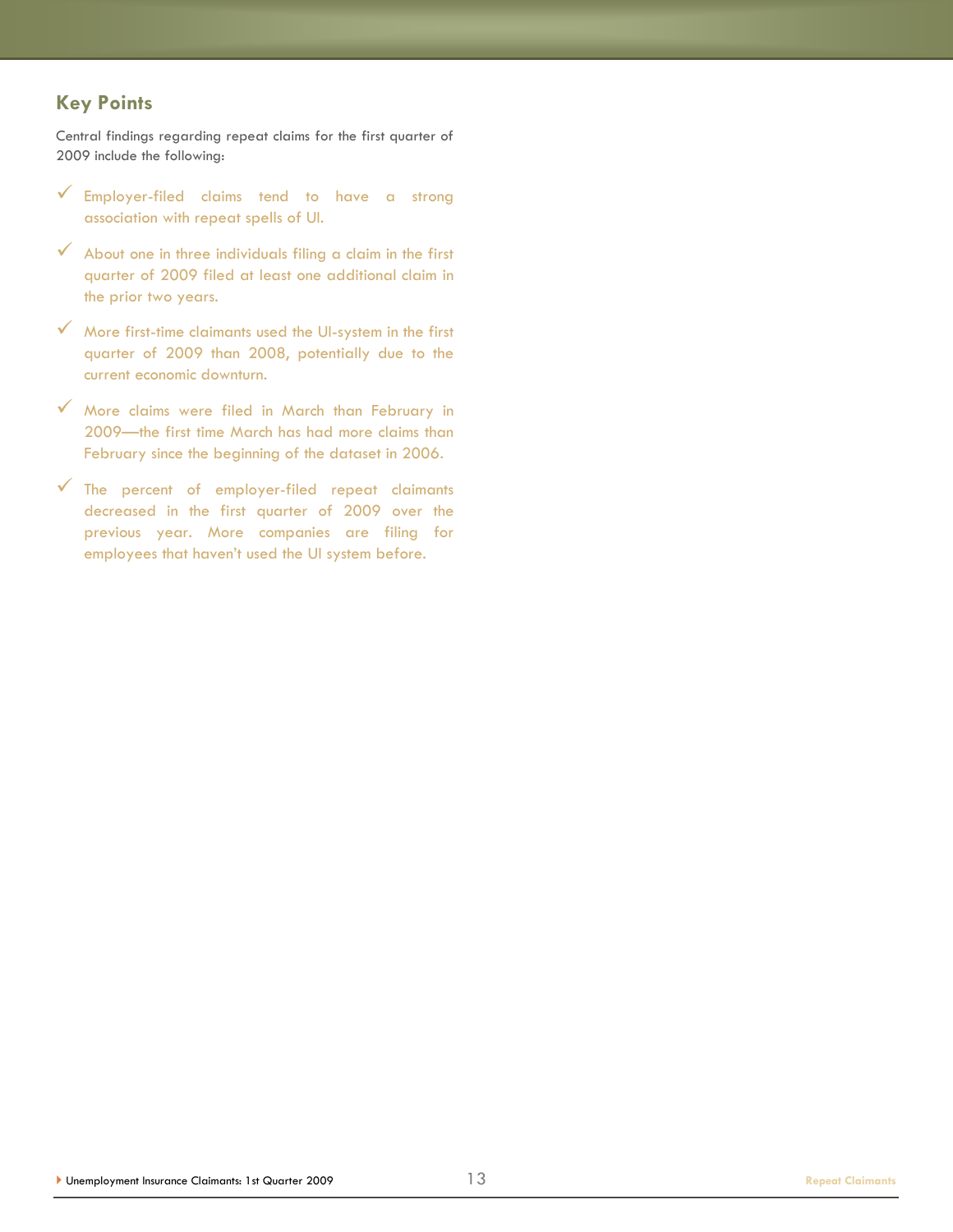## 1<sup>st</sup> QUARTER OVERVIEW: Workforce Investment Areas (WIA)

Accounting for differences in population, the Upper Savannah WIA had the largest number of unique claimants in the first quarter of 2009. Sizable differences exist in the percentage of each WIA's workforce involved in seasonal industries such as manufacturing, construction, and entertainment. Santee Lynches experienced the largest percent increase in claims from first quarter 2008 to 2009.

## **Distribution by WIA**



South Carolina has twelve Workforce Investment Areas as displayed in Figure 6-1. Table 6-1 shows Upper Savannah WIA had the highest percentage of their population file at least one claim during the period in the first quarter of 2008 and 2009.

| Table 6-1. UI Claimants as a Percentage of Population by |  |  |  |  |  |  |
|----------------------------------------------------------|--|--|--|--|--|--|
| WIA, 2008Q1 vs. 2009Q1                                   |  |  |  |  |  |  |
|                                                          |  |  |  |  |  |  |

| <b>WIA</b>            | 2008<br>Population | 2008Q1 %<br>of Pop. | $200\overline{9}$ Q1<br>$%$ of Pop. |
|-----------------------|--------------------|---------------------|-------------------------------------|
| <b>Upper Savannah</b> | 255,721            | 1.8%                | 3.7%                                |
| Upstate               | 362,804            | 1.6%                | 2.8%                                |
| Pee Dee               | 335,958            | 1.7%                | 2.7%                                |
| Santee Lynches        | 216,089            | 1.2%                | 2.6%                                |
| Waccamaw              | 353,201            | 1.6%                | 2.4%                                |
| Lower Savannah        | 307,616            | 1.5%                | 2.2%                                |
| Greenville            | 438,119            | 1.0%                | 2.1%                                |
| Catawba               | 325,979            | 1.0%                | 1.9%                                |
| <b>Midlands</b>       | 635,954            | 1.1%                | 1.8%                                |
| <b>Worklink</b>       | 371,014            | 1.0%                | 1.8%                                |
| Trident               | 644,506            | 1.0%                | 1.8%                                |
| Lowcountry            | 232,839            | 0.8%                | 1.6%                                |

Source: US Census Bureau County Population Estimates and Commerce analysis of ESC UI Claimant data

3.7% of the Upper Savannah WIA population filed a claim in the first quarter of 2009 alone. The Upper Savannah WIA also had the highest percentage of their population file at least one claim in 2008 as well. Each WIA experienced an increase in the percentage of their population filing claims. The Lowcountry WIA had the lowest percentage of its population file a claim for UI in the first quarters of both 2008 and 2009.